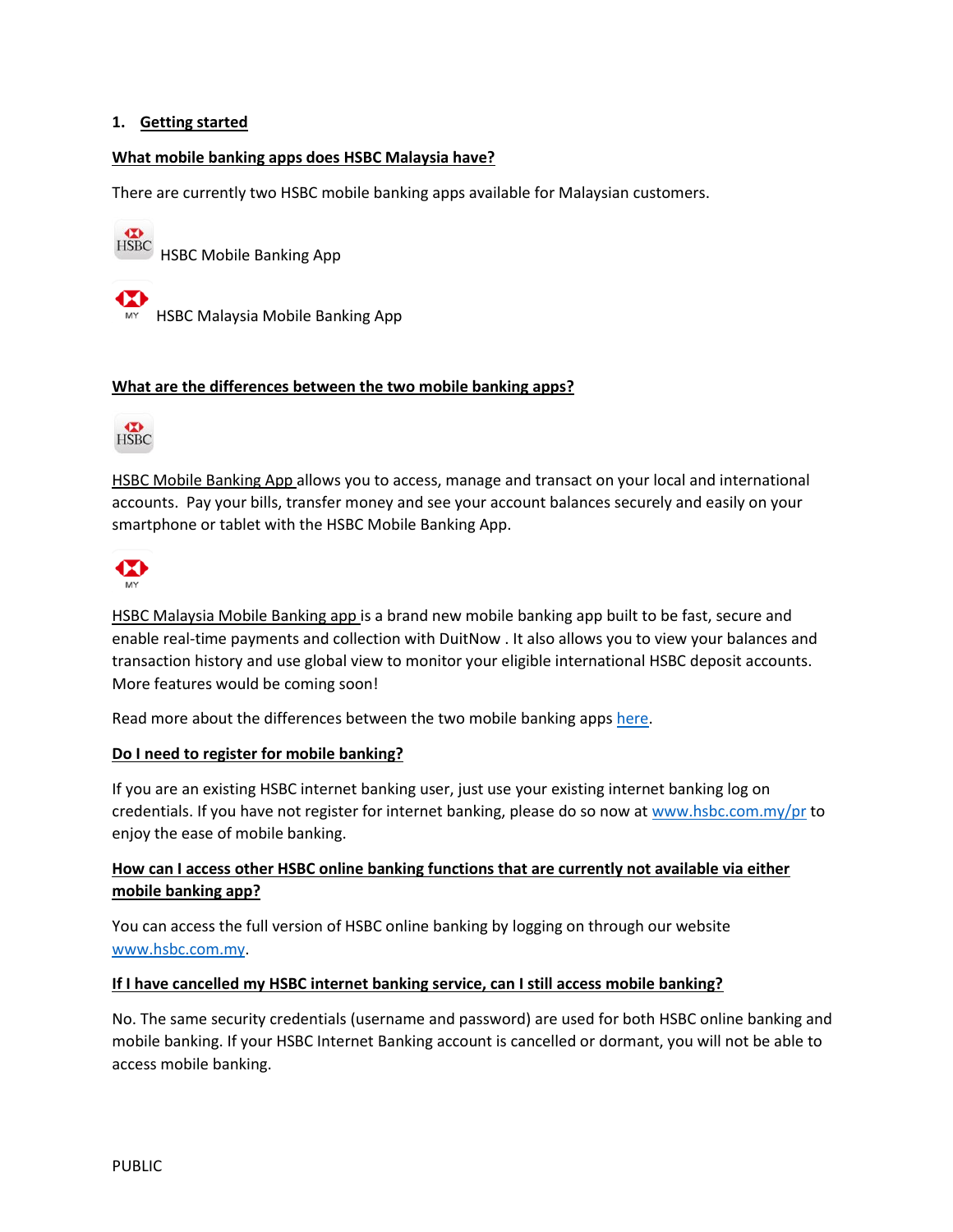## **Can I be logged in to HSBC internet banking and mobile banking at the same time?**

For security reasons, you cannot log on to HSBC internet banking and mobile banking at the same time. You also cannot log on to both HSBC mobile banking apps at the same time.

## **What happens if I get locked out of HSBC mobile banking or forget my password?**

Please access HSBC online banking using a computer, enter your username and select 'forgotten your passwords' link. Should you need further assistance, please call us on 1300 88 1388 or +603 8321 5400 (overseas).

# **Can I exit HSBC mobile banking by closing the app or switching off my mobile phone?**

These methods may not close the HSBC mobile banking session properly. For security reasons, please ensure that you log off properly once you have completed your banking needs.

### **2. Mobile app features**

### **What is HSBC Mobile Banking App?**

HSBC Mobile Banking App allows you to access, manage and transact on your local and international accounts. Pay your bills, transfer money and see your account balances securely and easily on your smartphone or tablet with the HSBC Mobile Banking App.

### **How can I log in to my HSBC Mobile Banking App**

For easy and quick access, you can log on to your HSBC Mobile Banking app with your username and passwords. Additionally if you want to view sensitive details like account numbers, or carry out certain transactions, you will need to login with your security device instead.

### **What can I do on HSBC Mobile Banking App?**

Refer to the list of features liste[d here.](https://www.hsbc.com.my/ways-to-bank/mobile-banking/)

### **What is HSBC Malaysia Mobile Banking App?**

HSBC Malaysia Mobile Banking app is a brand new mobile banking app built to be fast, secure and enable real-time payments and collection with DuitNow. It also allows you to view your balances and transaction history and use global view to monitor your eligible international HSBC deposit accounts. More features would be coming soon!

### **How can I log in to my HSBC Malaysia Mobile Banking App?**

For easy and quick access, you can log on to your HSBC Malaysia Mobile Banking app with your 6-Digit PIN or biometrics (Touch ID/Fingerprint ID/Face ID). However you would need to set up a one-time 6- Digit PIN, if you are to log in for first time and activate the biometrics authentication. Refer to [How To.](http://www.hsbc.com.my/ways-to-bank/mobile-banking/biometrics-authentication/#howtosetup)

### **What can I do on HSBC Malaysia Mobile Banking App?**

Refer to the list of features liste[d here.](https://www.hsbc.com.my/ways-to-bank/mobile-banking/) More features would be coming soon!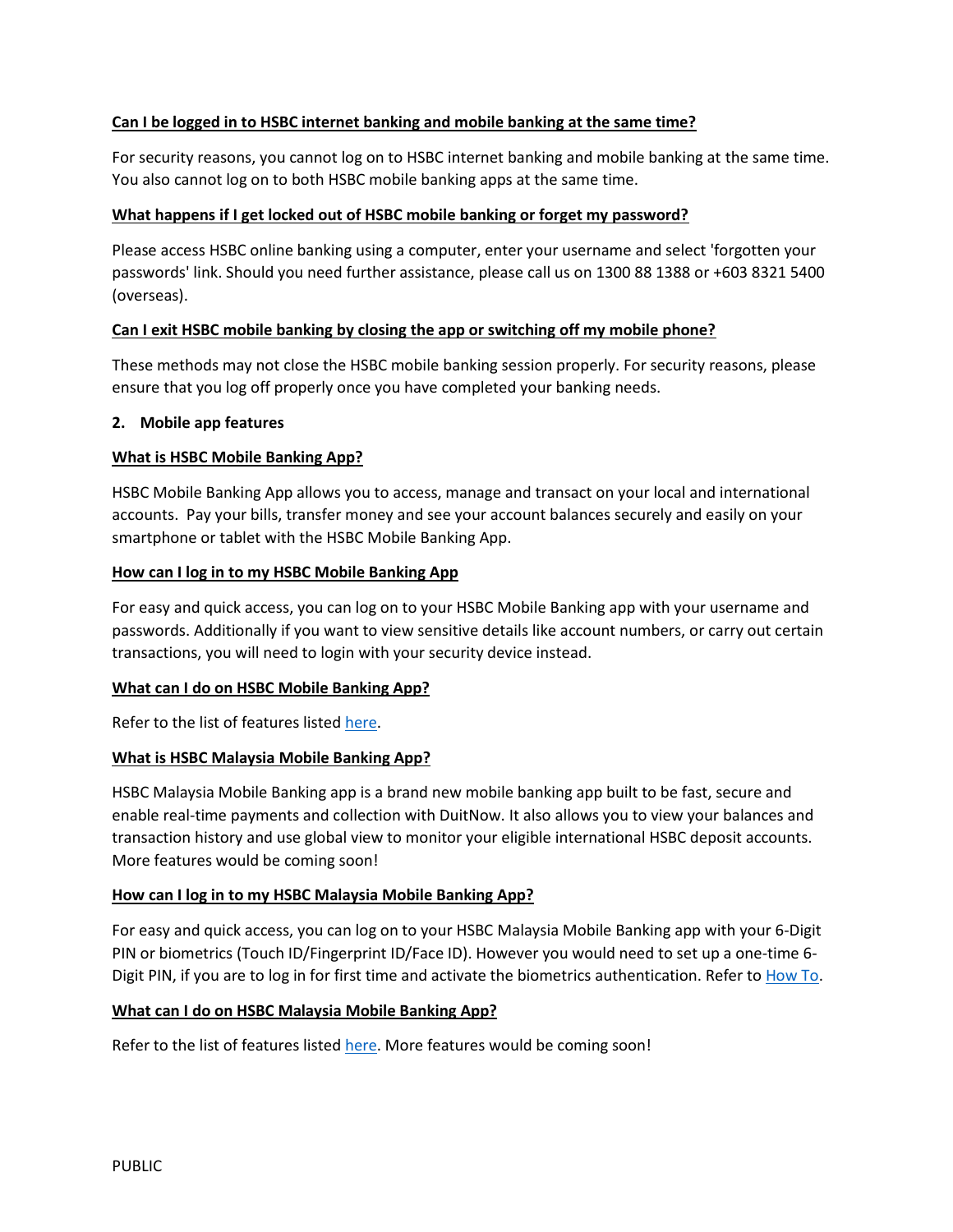# **3. Biometrics authentication & 6-Digit PIN**

# **Is biometrics authentication available for both HSBC Mobile Banking and HSBC Malaysia Mobile Banking app?**

No, biometric authentication is only available for HSBC Malaysia Mobile Banking app.

## **What type of biometrics authentication is available for HSBC Malaysia Mobile Banking app?**

You can log on to your HSBC Malaysia Mobile Banking app using just your fingerprint (for Touch / Fingerprint ID) or face (for Face ID). Touch/Fingerprint ID and Face ID is an easy alternative to using your security credentials, such as password, and is available for supported devices only.

Do ensure that Touch/Fingerprint ID/Face ID is enabled on your mobile device first, under your device settings. Otherwise, you will not be able to use your fingerprint or face recognition to log on to HSBC Malaysia Mobile Banking app.

Supported devices:

- Touch ID is supported on Apple iPhone 5S or above
- Face ID is supported on Apple iPhone X, iPhone XS Max and iPhone XR
- If your device OS is Android 8.0 and above, you will be able to use Fingerprint ID unless your device is deemed unsecure by the app. For devices that are not supported we are continually reviewing to make biometrics available to even more customers. Please keep your app updated to the latest version.

### **Is Touch/Fingerprint ID/Face ID safe?**

Only fingerprints and faces stored on your device can be used to access the app. Your biometric data will not be stored in the HSBC Malaysia Mobile Banking app or kept anywhere within HSBC.

# **How can I enable or disable my Touch/Fingerprint ID/Face ID for the HSBC Malaysia Mobile Banking app?**

You can enable or disable the biometric authentication anytime through "Manage security". Refer to '[Manage security](http://www.hsbc.com.my/ways-to-bank/mobile-banking/biometrics-authentication/#managedevices)'.

### **What happens if I change my Touch/Fingerprint ID/Face ID settings?**

If you change your fingerprint/face settings on your device or update your fingerprint/face records on your phone, you will need to confirm your fingerprint/face again the next time you log onto the HSBC Malaysia Mobile Banking app.

# **What if I want to sell the mobile phone which I have set up the HSBC Malaysia Mobile Banking app on?**

Before you sell your mobile phone, you must select "Remove device" under Manage Devices in Settings for the mobile device you are planning to sell. This can be done on any mobile device you have set up the HSBC Malaysia Mobile Banking app on. We recommend that you also reset the phone to factory settings to protect your privacy. In case you have only this one device set up, you will need to contact the contact centre to help you to de-provision the device.